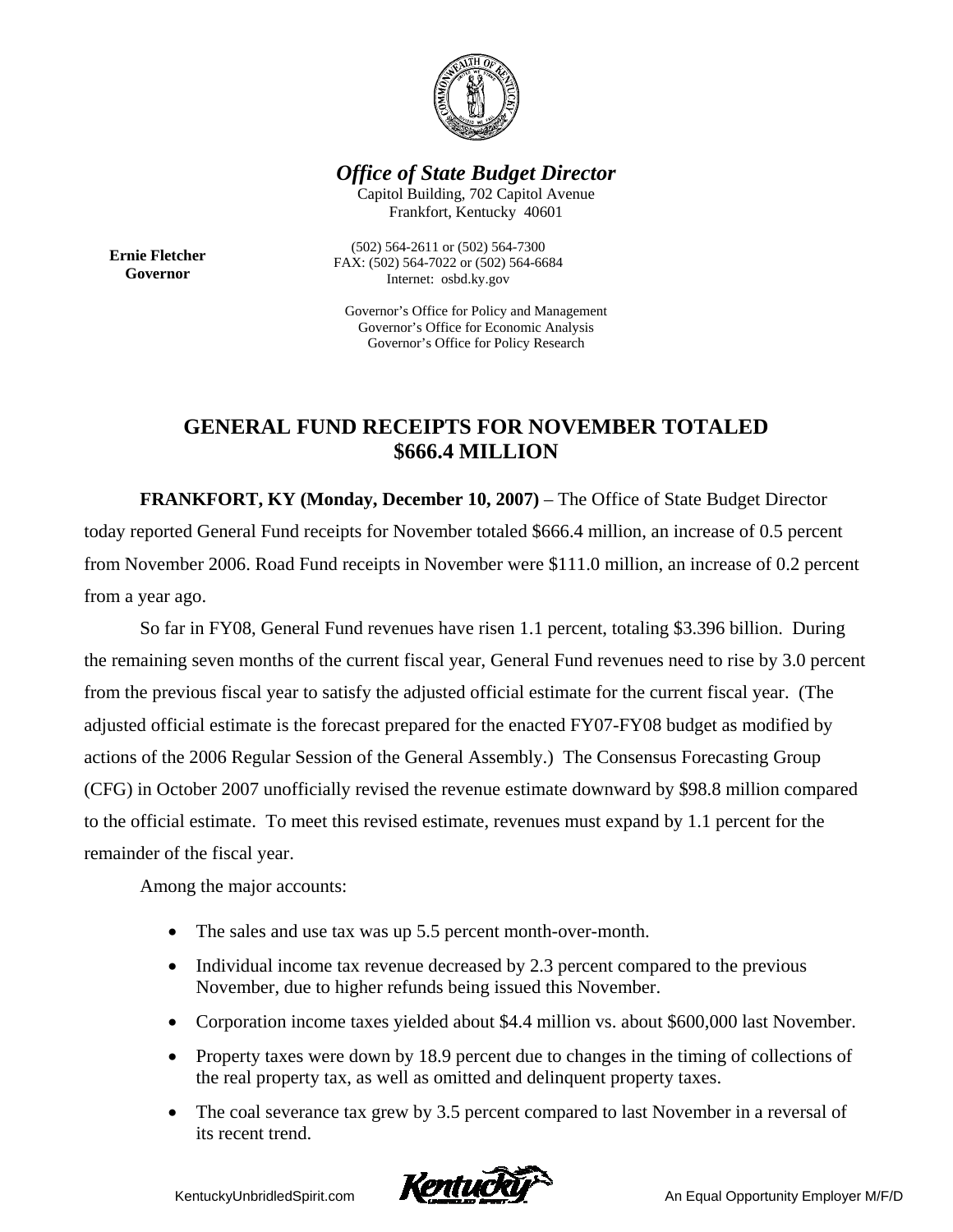- Cigarette tax revenues were down by 17.2 percent from the previous November.
- Lottery revenues were up 8.8 percent compared to their total from the previous November.

 The Road Fund grew by 0.2 percent in November, with total revenues of \$111.0 million. Year to date, the Road Fund is up 7.2 percent, totaling \$537.4 million. Among the principal categories:

- Motor fuels taxes were up by 4.2 percent in November due to the formula-driven increase in the rate of the tax tied to the price of gasoline.
- Motor vehicle usage taxes rose by 3.0 percent month-over-month.
- License and privilege taxes fell by 7.1 percent compared to the previous November due to a decrease in motor vehicle license fee receipts.
- Nontax receipts fell 67.4 percent due to a decline in departmental fees and the discontinuance of remaining tolls on Kentucky parkways.

-30-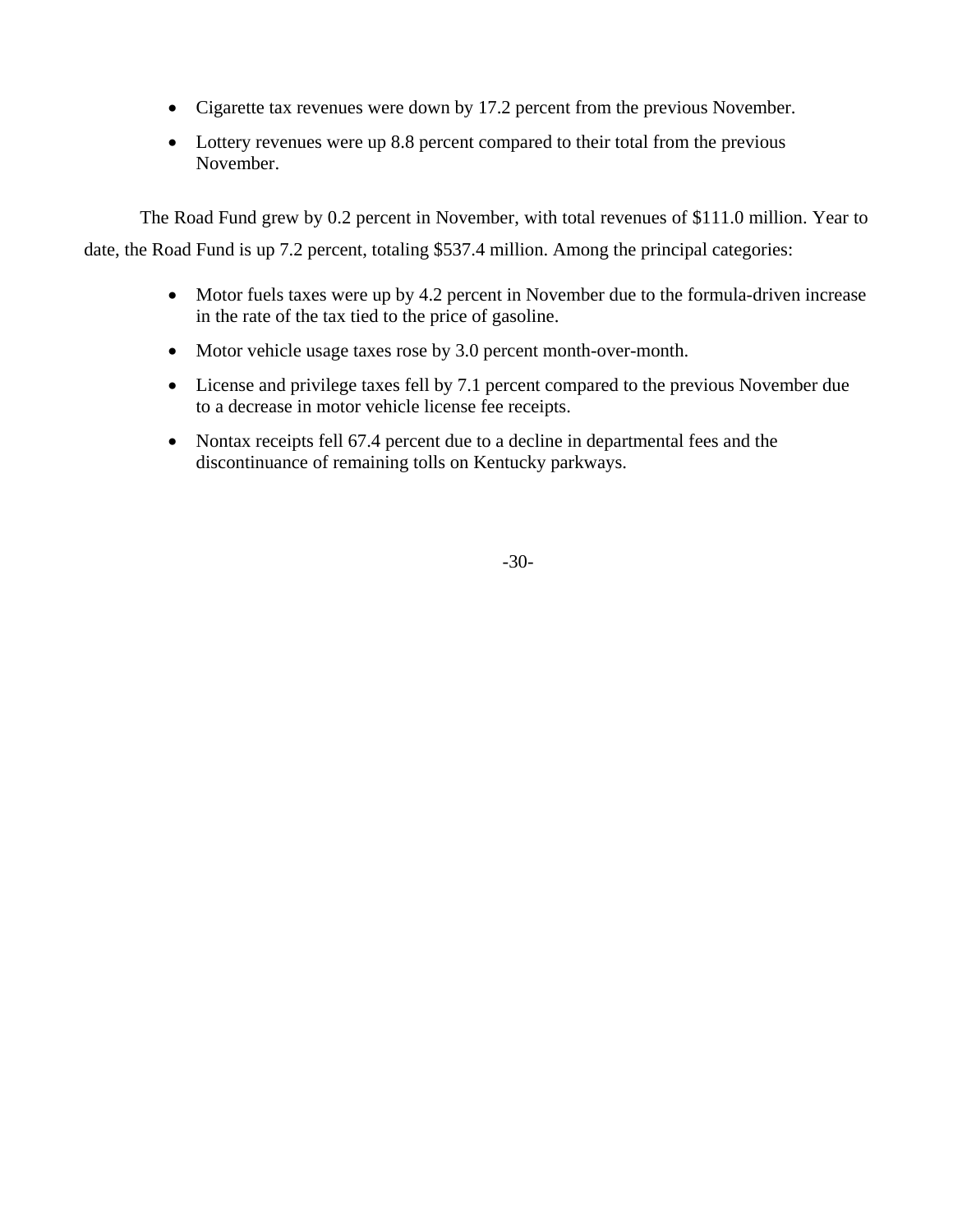## **KENTUCKY STATE GOVERNMENT REVENUE 1. GENERAL FUND REVENUE**

|                                                         |                      | <b>NOVEMBER</b>     |                        | <b>JULY THROUGH NOVEMBER</b> |                          |                    |
|---------------------------------------------------------|----------------------|---------------------|------------------------|------------------------------|--------------------------|--------------------|
|                                                         | 2007                 | 2006                | % Change               | FY 2008                      | FY 2007                  | % Change           |
| <b>TOTAL GENERAL FUND</b>                               | \$666,402,444        | \$663,163,602       | 0.5%                   | \$3,396,067,163              | \$3,359,120,877          | 1.1%               |
| <b>Tax Receipts</b>                                     | \$624,680,758        | \$630,711,820       | $-1.0%$                | \$3,261,438,870              | \$3,227,542,497          | 1.1%               |
| Sales and Gross Receipts                                | \$264,699,803        | \$253,353,790       | 4.5%                   | \$1,397,872,115              | \$1,350,264,839          | 3.5%               |
| <b>Beer Consumption</b>                                 | 553,926              | 492,042             | 12.6%                  | 2,974,574                    | 2,818,508                | 5.5%               |
| Beer Wholesale                                          | 4,324,918            | 3,588,609           | 20.5%                  | 22,261,343                   | 20,422,113               | 9.0%               |
| Cigarette                                               | 12,836,066           | 15,503,919          | $-17.2%$               | 71,575,086                   | 71,353,773               | 0.3%               |
| <b>Distilled Spirits Case Sales</b>                     | 9,660                | 9,533               | 1.3%                   | 42,994                       | 41,397                   | 3.9%               |
| <b>Distilled Spirits Consumption</b>                    | 966,359              | 946,758             | 2.1%                   | 4,332,149                    | 4,207,214                | 3.0%               |
| <b>Distilled Spirits Wholesale</b>                      | 2,534,724            | 2,453,191           | 3.3%                   | 10,905,223                   | 10,362,906               | 5.2%               |
| Insurance Premium                                       | 198.778              | 3,085               | 6343.4%<br>10.7%       | 41,004,214<br>2,000,517      | 39,124,506               | 4.8%<br>2.9%       |
| Pari-Mutuel<br>Race Track Admission                     | 685,160<br>0         | 619,064<br>0        | $---$                  | 153,466                      | 1,944,085<br>118,913     | 29.1%              |
| Sales and Use                                           | 236,076,067          | 223,801,769         | 5.5%                   | 1,210,985,217                | 1,170,118,655            | 3.5%               |
| <b>Wine Consumption</b>                                 | 199,599              | 190,374             | 4.8%                   | 942,869                      | 910,478                  | 3.6%               |
| Wine Wholesale                                          | 1,019,382            | 975,701             | 4.5%                   | 4,629,506                    | 4,429,536                | 4.5%               |
| <b>Telecommunications Tax</b>                           | 4,494,822            | 4,088,861           | 9.9%                   | 22,188,963                   | 20,844,015               | 6.5%               |
| <b>Other Tobacco Products</b>                           | 800,342              | 680,883             | 17.5%                  | 3,875,993                    | 3,568,739                | 8.6%               |
| License and Privilege                                   | \$26,109,071         | \$23,350,555        | 11.8%                  | \$140.438.640                | \$118,427,322            | 18.6%              |
| Alc. Bev. License Suspension                            | 47,500               | 57,531              | $-17.4%$               | 410,920                      | 180,281                  | 127.9%             |
| Coal Severance                                          | 20,189,063           | 19,498,490          | 3.5%                   | 92,534,997                   | 93,611,828               | $-1.2%$            |
| <b>Corporation License</b>                              | 385,194              | 872,672             | $-55.9%$               | 2,872,552                    | 3,015,433                | $-4.7%$            |
| <b>Corporation Organization</b>                         | 7,620                | 4,062               | 87.6%                  | 99,205                       | 52,226                   | 90.0%              |
| Occupational Licenses                                   | 3,984                | 28,713              | $-86.1%$               | 55,470                       | 65,098                   | $-14.8%$           |
| Oil Production                                          | 777,998              | 385.729             | 101.7%                 | 3,518,016                    | 2,716,611                | 29.5%              |
| Race Track License                                      | 0                    | 12,075              | $-100.0%$              | 186.575                      | 172,575                  | 8.1%               |
| <b>Bank Franchise Tax</b>                               | (1,039,542)          | (251, 301)          | $---$<br>$-13.1%$      | (1.033.063)                  | (467, 404)               | $---$<br>8.0%      |
| <b>Driver License Fees</b><br><b>Minerals Severance</b> | 46,885<br>1,562,461  | 53,959<br>1,348,870 | 15.8%                  | 271,669<br>7,584,960         | 251,529<br>7,052,670     | 7.5%               |
| <b>Natural Gas Severance</b>                            | 3,402,031            | 1,339,757           | 153.9%                 | 12,597,067                   | 11,776,475               | 7.0%               |
| <b>Limited Liability Entity</b>                         | 725,877              | 0                   | $---$                  | 21,340,272                   | 0                        | $---$              |
| Income                                                  | \$241,373,538        | \$243,223,865       | -0.8%                  | \$1,523,783,888              | \$1,556,446,470          | $-2.1%$            |
| Corporation                                             | 4,436,073            | 590,289             | 651.5%                 | 198,509,374                  | 327,559,427              | $-39.4%$           |
| Individual                                              | 236,937,465          | 242,633,576         | -2.3%                  | 1,325,274,514                | 1,228,887,042            | 7.8%               |
| Property                                                | \$84,982,178         | \$104,767,554       | $-18.9%$               | \$162,333,815                | \$168,638,980            | $-3.7%$            |
| Building & Loan Association<br>General - Real           | 51,161,534           | 1,599<br>69,251,128 | $-100.0\%$<br>$-26.1%$ | 93,832<br>53,105,929         | 425,552                  | -78.0%<br>$-25.8%$ |
| General - Tangible                                      | 29,144,353           | 31,081,373          | $-6.2%$                | 69,000,429                   | 71,525,049<br>61,931,921 | 11.4%              |
| <b>Omitted &amp; Delinquent</b>                         | (12, 409, 259)       | 3,462,034           | $---$                  | 8,942,000                    | 18,433,303               | $-51.5%$           |
| <b>Public Service</b>                                   | 16,977,963           | 916,201             | 1753.1%                | 30,674,924                   | 15,769,756               | 94.5%              |
| Other                                                   | 107,587              | 55,220              | 94.8%                  | 516,701                      | 553,399                  | $-6.6%$            |
| Inheritance                                             | \$4,255,313          | \$3,096,935         | 37.4%                  | \$21,096,868                 | \$19,389,404             | 8.8%               |
| Miscellaneous                                           | \$3,260,855          | \$2,919,121         | 11.7%                  | \$15,913,544                 | \$14,375,481             | 10.7%              |
| <b>Legal Process</b>                                    | 2,205,694            | 2,000,481           | 10.3%                  | 10,910,330                   | 10,764,138               | 1.4%               |
| T. V. A. In Lieu Payments                               | 1,055,161            | 918,640             | 14.9%                  | 5,003,214                    | 3,606,845                | 38.7%              |
| Other                                                   | 0                    | 0                   | ---                    | 0                            | 4,499                    | $-100.0%$          |
| <b>Nontax Receipts</b>                                  | \$40,350,240         | \$33,075,488        | 22.0%                  | \$129,447,175                | \$124,033,078            | 4.4%               |
| <b>Departmental Fees</b>                                | 2,462,745            | 2.204.227           | 11.7%                  | 12,120,181                   | 10,996,064               | 10.2%              |
| <b>PSC Assessment Fee</b>                               | 5,529                | 6,363               | $-13.1%$               | 10,584,309                   | 12,270,304               | $-13.7%$           |
| Fines & Forfeitures                                     | 2,388,030<br>142,122 | 2,138,778<br>36,782 | 11.7%                  | 12,303,507                   | 10,876,976               | 13.1%              |
| Interest on Investments<br>Lottery                      | 20,261,591           | 18,625,113          | 286.4%<br>8.8%         | 686,353<br>76,261,591        | 514,764<br>73,625,113    | 33.3%<br>3.6%      |
| Sale of NO <sub>x</sub> Credits                         | 0                    | 14,000              | $-100.0\%$             | 0                            | 101,500                  | $-100.0\%$         |
| <b>Miscellaneous</b>                                    | 15,090,223           | 10,050,224          | 50.1%                  | 17,491,234                   | 15,648,357               | 11.8%              |
| <b>Redeposit of State Funds</b>                         | \$1,371,446          | (\$623,706)         | ---                    | \$5,181,117                  | \$7,545,302              | $-31.3%$           |